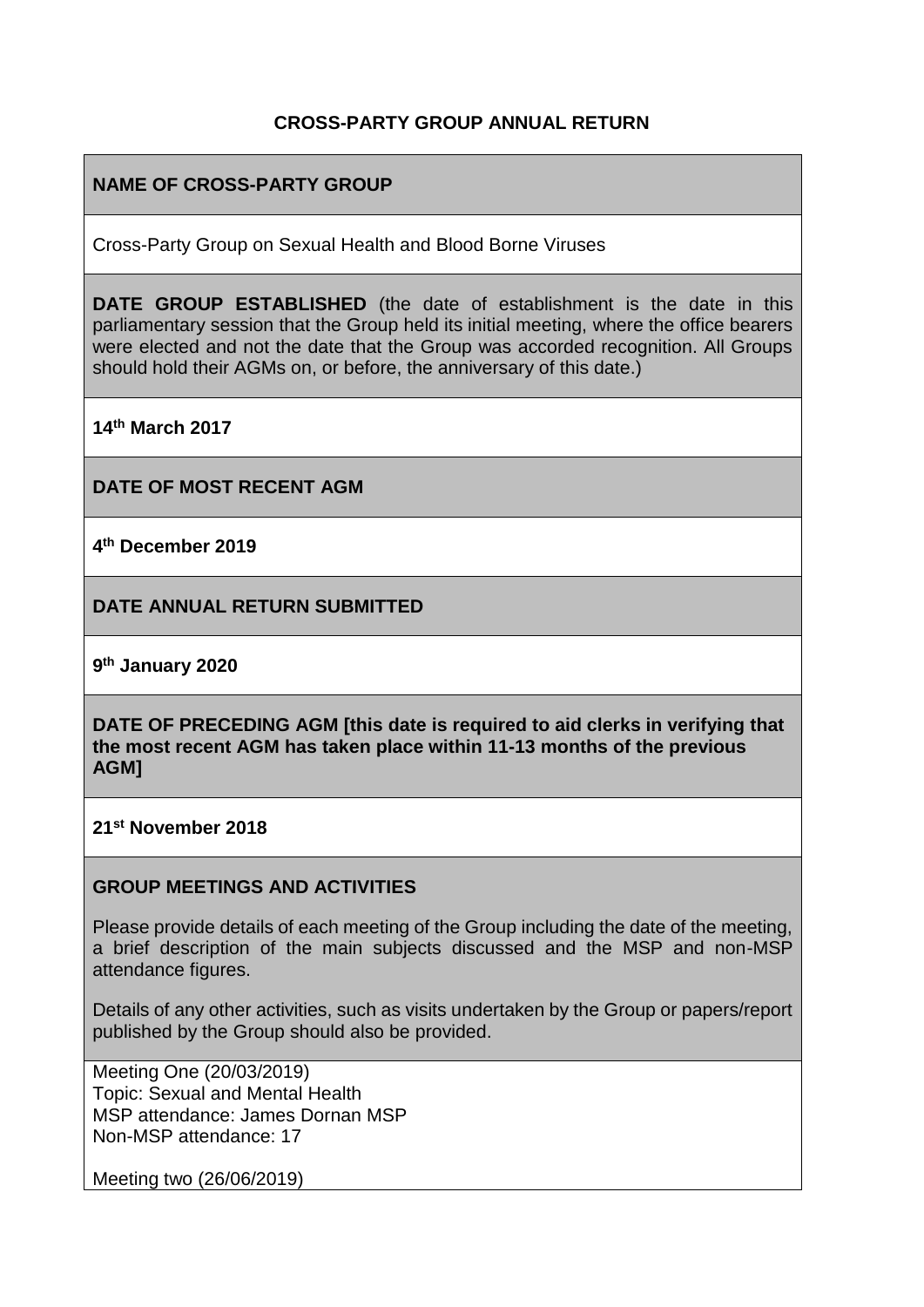Topic: Women and HIV MSP attendance: Patrick Harvie MSP and Tom Arthur MSP Non-MSP attendance: 25

Meeting three (30/10/2019) Topic: Hepatitis C MSP attendance: Patrick Harvie MSP and Tom Arthur MSP Non-MSP attendance: 22

Meeting four (04/12/2019) Topic: Sexual Health and Young People (and AGM) MSP attendance: Patrick Harvie MSP, Tom Arthur MSP, Monica Lennon MSP Non-MSP attendance: 23

### **MSP MEMBERS OF THE GROUP**

Please provide names and party designation of all MSP members of the Group.

Tom Arthur MSP – Scottish National Party

Patrick Harvie MSP – Scottish Green Party

Monica Lennon MSP – Scottish Labour Party

Alex Cole-Hamilton MSP – Scottish Liberal Democrats

## **NON-MSP MEMBERS OF THE GROUP**

For organisational members please provide only the name of the organisation, it is not necessary to provide the name(s) of individuals who may represent the organisation at meetings of the Group.

| <b>Individuals</b> | Dr Eric Chen            |
|--------------------|-------------------------|
|                    | <b>Avril Hendry</b>     |
|                    | Dr David Whiteley       |
|                    | Dina Sidhva             |
|                    | <b>Frances Johnston</b> |
|                    | Dr George Palattiyil    |
|                    | Dr Ingrid Young         |
|                    | Dr Jamie Frankis        |
|                    | Dr Lisa McDaid          |
|                    | Dr Nicola Boydell       |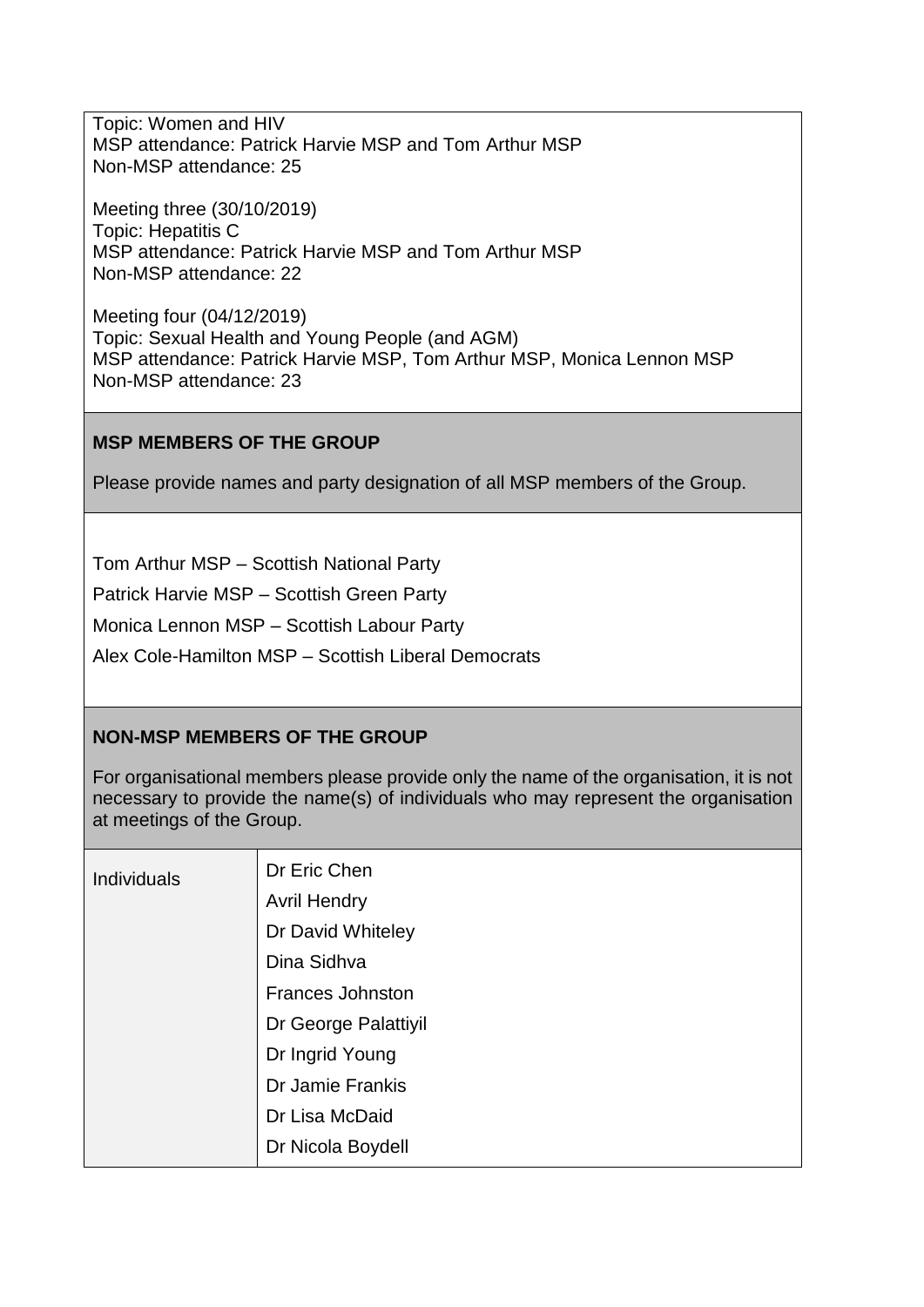|               | <b>Prof Paul Flowers</b>                         |
|---------------|--------------------------------------------------|
|               | Dr Karen Lorimer                                 |
| Organisations | HIV Scotland - (secretariat)                     |
|               | Faculty of Sexual and Reproductive Health        |
|               | The Hepatitis C Trust                            |
|               | <b>National Gender Identity Clinical Network</b> |
|               | <b>SX</b>                                        |
|               | <b>Waverley Care</b>                             |
|               | <b>NHS Tayside</b>                               |
|               | <b>Sexual Health Lead Clinicians</b>             |
|               | <b>LGBT Youth Scotland</b>                       |
|               | <b>NHS Lothian Patient Forum</b>                 |
|               | <b>THT Scotland</b>                              |
|               | <b>BASHH Scotland</b>                            |
|               | Scottish Drugs Forum                             |
|               | Abbvie                                           |
|               | Gilead                                           |
|               | Scottish Transgender Alliance                    |
|               | Hwupenyu Project                                 |
|               | <b>Steve Retson Project</b>                      |
|               | <b>Brownlee Centre</b>                           |
|               | <b>Positive Help</b>                             |
|               | <b>SCOT-PEP</b>                                  |
|               | <b>NHS Fife</b>                                  |
|               | <b>NHS Lanarkshire</b>                           |
|               | <b>NHS Lothian</b>                               |
|               | MRC/CSO Social & Public Health Science Unit      |
|               | University of Glasgow                            |
|               | Edinburgh Youth Stop AIDS                        |
|               | <b>Stonewall Scotland</b>                        |
|               | NHS Ayrshire & Arran                             |
|               | <b>NHS Dumfries and Galloway</b>                 |
|               |                                                  |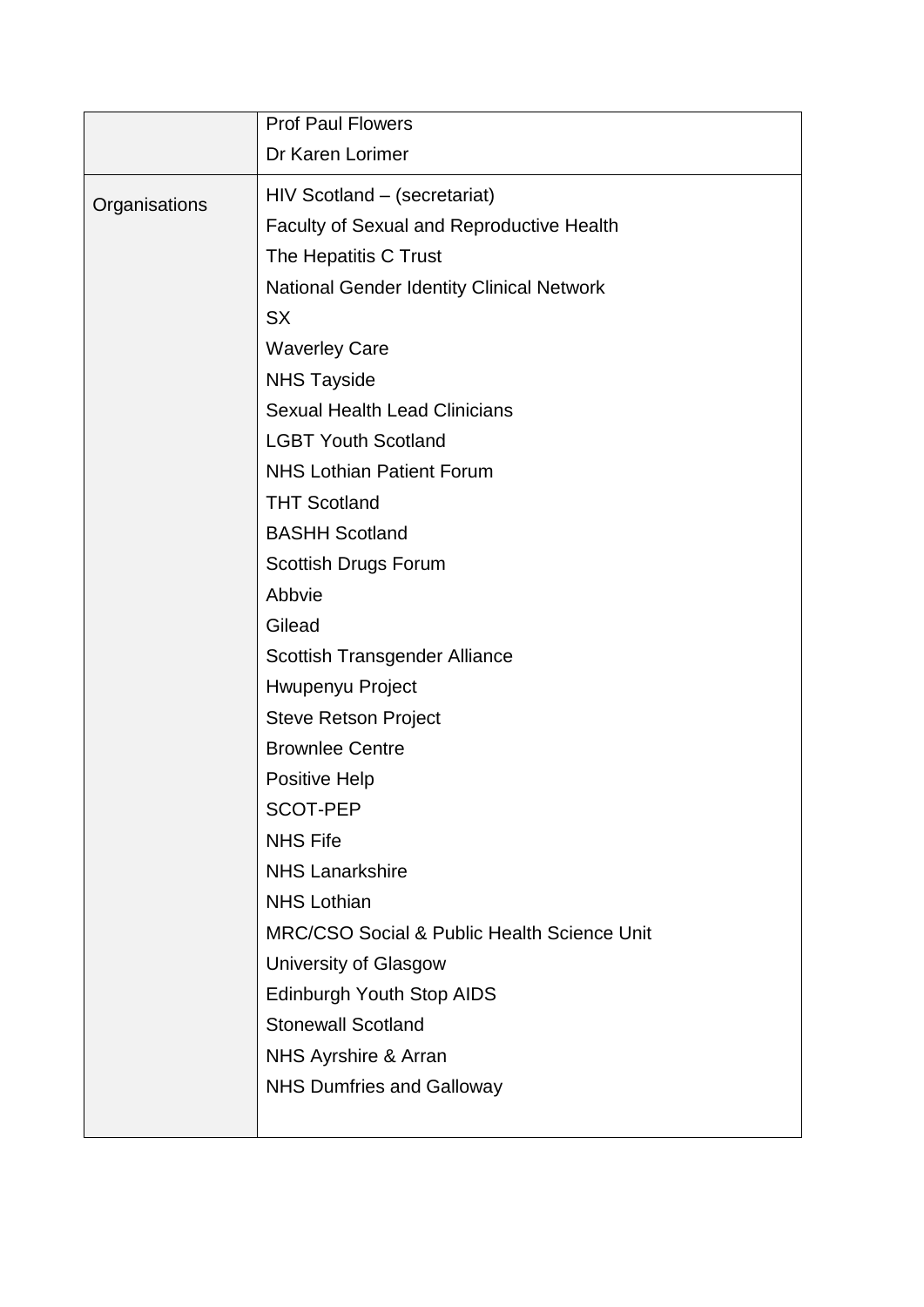# **GROUP OFFICE BEARERS**

Please provide names for all office bearers. The minimum requirement is that two of the office bearers are MSPs and one of these is Convener – beyond this it is a matter for the Group to decide upon the office bearers it wishes to have. It is permissible to have more than one individual elected to each office, for example, co-conveners or multiple deputy conveners.

| Co-Conveners           | Tom Arthur MSP, Patrick Harvie MSP, Alex Cole-Hamilton MSP |
|------------------------|------------------------------------------------------------|
| <b>Deputy Convener</b> | <b>None</b>                                                |
| Secretary              | <b>HIV Scotland</b>                                        |
| Treasurer              | <b>HIV Scotland</b>                                        |

# **FINANCIAL BENEFITS OR OTHER BENEFITS RECEIVED BY THE GROUP**

Please provide details of any financial or material benefit(s) received from a single source in a calendar year which has a value, either singly or cumulatively, of more than £500. This includes donations, gifts, hospitality or visits and material assistance such as secretariat support.

Details of material support should include the name of the individual providing support, the value of this support over the year, an estimate of the time spent providing this support and the name of the organisation that this individual is employed by / affiliated to in providing this support.

Groups should provide details of the date on which the benefit was received, the value of the benefit and a brief description of the benefit.

A total of £9,000 was received from Gilead Sciences, the Faculty of Sexual & Reproductive Health and Abbvie. This was relating to staff salaries, travel expenses for speakers, the Inquiry, and related management costs to support the Secretariat for the Cross-Party Group for the period 1 April 2019 – 30 March 2020.

### **SUBSCRIPTION CHARGED BY THE GROUP**

Please provide details of the amount charged and the purpose for which the subscription is intended to be used.

None.